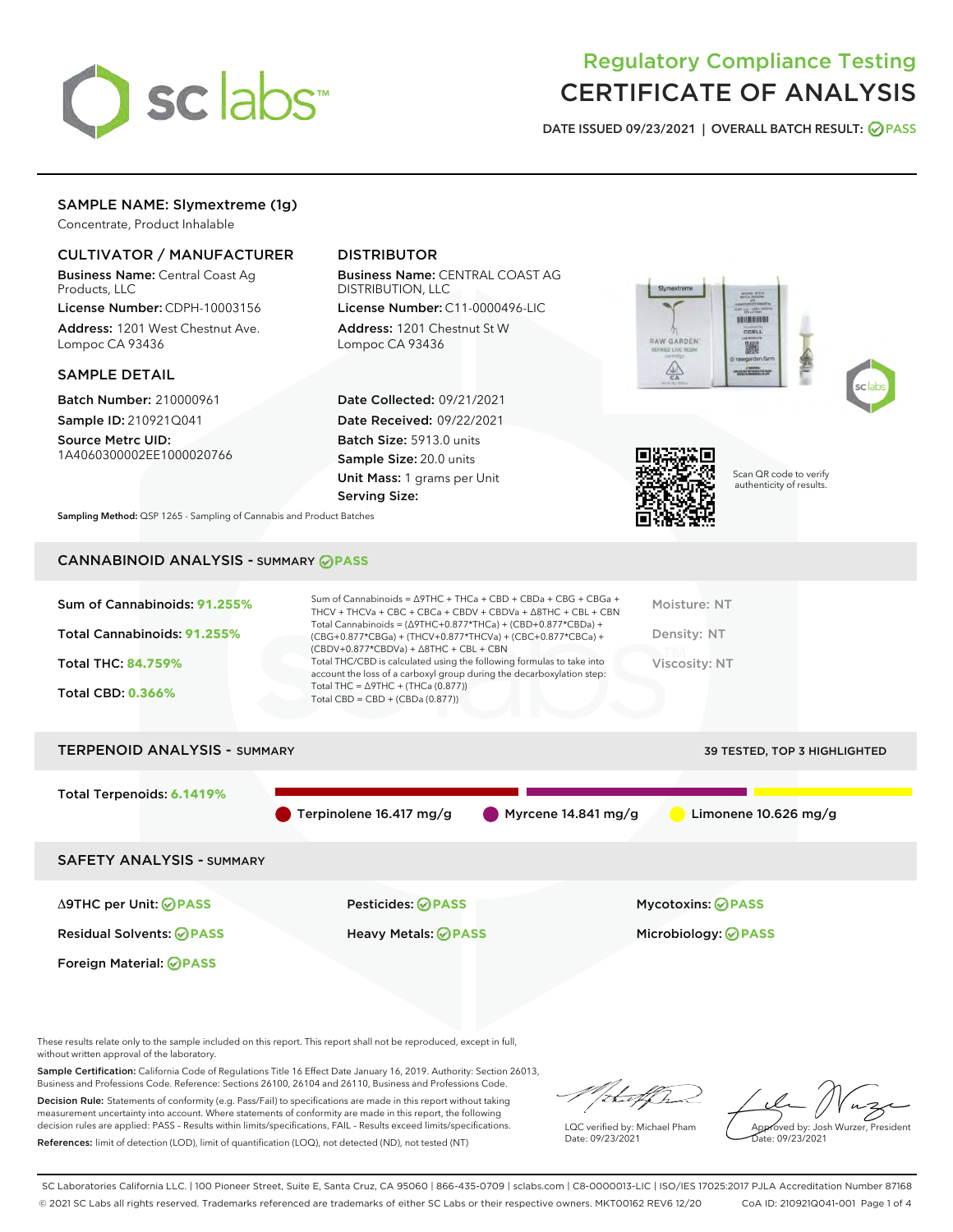



SLYMEXTREME (1G) | DATE ISSUED 09/23/2021 | OVERALL BATCH RESULT: @ PASS

#### CANNABINOID TEST RESULTS - 09/23/2021 2 PASS

Tested by high-performance liquid chromatography with diode-array detection (HPLC-DAD). **Method:** QSP 1157 - Analysis of Cannabinoids by HPLC-DAD

#### TOTAL CANNABINOIDS: **91.255%**

Total Cannabinoids (Total THC) + (Total CBD) + (Total CBG) + (Total THCV) + (Total CBC) + (Total CBDV) + ∆8THC + CBL + CBN

TOTAL THC: **84.759%** Total THC (∆9THC+0.877\*THCa)

TOTAL CBD: **0.366%**

Total CBD (CBD+0.877\*CBDa)

TOTAL CBG: 4.46% Total CBG (CBG+0.877\*CBGa)

TOTAL THCV: 1.46% Total THCV (THCV+0.877\*THCVa)

TOTAL CBC: ND Total CBC (CBC+0.877\*CBCa)

TOTAL CBDV: ND Total CBDV (CBDV+0.877\*CBDVa)

| <b>COMPOUND</b>  | LOD/LOQ<br>(mg/g)          | <b>MEASUREMENT</b><br><b>UNCERTAINTY</b><br>(mg/g) | <b>RESULT</b><br>(mg/g) | <b>RESULT</b><br>(%) |
|------------------|----------------------------|----------------------------------------------------|-------------------------|----------------------|
| <b>A9THC</b>     | 0.06 / 0.26                | ±29.157                                            | 847.59                  | 84.759               |
| <b>CBG</b>       | 0.06/0.19                  | ±1.757                                             | 44.60                   | 4.460                |
| <b>THCV</b>      | 0.1 / 0.2                  | ±0.73                                              | 14.6                    | 1.46                 |
| <b>CBD</b>       | 0.07 / 0.29                | ±0.169                                             | 3.66                    | 0.366                |
| <b>CBN</b>       | 0.1/0.3                    | ±0.14                                              | 2.1                     | 0.21                 |
| $\triangle$ 8THC | 0.1/0.4                    | N/A                                                | <b>ND</b>               | <b>ND</b>            |
| <b>THCa</b>      | 0.05/0.14                  | N/A                                                | <b>ND</b>               | <b>ND</b>            |
| <b>THCVa</b>     | 0.07/0.20                  | N/A                                                | <b>ND</b>               | <b>ND</b>            |
| <b>CBDa</b>      | 0.02/0.19                  | N/A                                                | <b>ND</b>               | <b>ND</b>            |
| <b>CBDV</b>      | 0.04 / 0.15                | N/A                                                | <b>ND</b>               | <b>ND</b>            |
| <b>CBDVa</b>     | 0.03/0.53                  | N/A                                                | <b>ND</b>               | <b>ND</b>            |
| <b>CBGa</b>      | 0.1/0.2                    | N/A                                                | <b>ND</b>               | <b>ND</b>            |
| <b>CBL</b>       | 0.06 / 0.24                | N/A                                                | <b>ND</b>               | <b>ND</b>            |
| <b>CBC</b>       | 0.2 / 0.5                  | N/A                                                | <b>ND</b>               | <b>ND</b>            |
| <b>CBCa</b>      | 0.07/0.28                  | N/A                                                | <b>ND</b>               | <b>ND</b>            |
|                  | <b>SUM OF CANNABINOIDS</b> |                                                    | 912.55 mg/g             | 91.255%              |

#### **UNIT MASS: 1 grams per Unit**

| ∆9THC per Unit                        | 1120 per-package limit                                     | 847.59 mg/unit<br><b>PASS</b> |
|---------------------------------------|------------------------------------------------------------|-------------------------------|
| <b>Total THC per Unit</b>             |                                                            | 847.59 mg/unit                |
| <b>CBD per Unit</b>                   |                                                            | $3.66$ mg/unit                |
| <b>Total CBD per Unit</b>             |                                                            | $3.66$ mg/unit                |
| Sum of Cannabinoids<br>per Unit       |                                                            | 912.55 mg/unit                |
| <b>Total Cannabinoids</b><br>per Unit |                                                            | 912.55 mg/unit                |
| <b>MOISTURE TEST RESULT</b>           | <b>VISCOSITY TEST RESULT</b><br><b>DENSITY TEST RESULT</b> |                               |

Not Tested

Not Tested

Not Tested

#### TERPENOID TEST RESULTS - 09/23/2021

Terpene analysis utilizing gas chromatography-flame ionization detection (GC-FID). **Method:** QSP 1192 - Analysis of Terpenoids by GC-FID

| <b>COMPOUND</b>         | LOD/LOQ<br>(mg/g) | <b>MEASUREMENT</b><br><b>UNCERTAINTY</b><br>(mg/g) | <b>RESULT</b><br>(mg/g) | <b>RESULT</b><br>(%) |
|-------------------------|-------------------|----------------------------------------------------|-------------------------|----------------------|
| Terpinolene             | 0.008 / 0.026     | ±0.3365                                            | 16.417                  | 1.6417               |
| <b>Myrcene</b>          | 0.008 / 0.025     | ±0.1914                                            | 14.841                  | 1.4841               |
| Limonene                | 0.005 / 0.016     | ±0.1520                                            | 10.626                  | 1.0626               |
| $\beta$ Caryophyllene   | 0.004 / 0.012     | ±0.1569                                            | 4.408                   | 0.4408               |
| Ocimene                 | 0.011 / 0.038     | ±0.1213                                            | 3.780                   | 0.3780               |
| $\beta$ Pinene          | 0.004 / 0.014     | ±0.0245                                            | 2.129                   | 0.2129               |
| $\alpha$ Pinene         | 0.005 / 0.017     | ±0.0151                                            | 1.759                   | 0.1759               |
| Linalool                | 0.009 / 0.032     | ±0.0581                                            | 1.530                   | 0.1530               |
| $\alpha$ Humulene       | 0.009 / 0.029     | ±0.0333                                            | 1.037                   | 0.1037               |
| <b>Terpineol</b>        | 0.016 / 0.055     | ±0.0580                                            | 0.945                   | 0.0945               |
| trans-ß-Farnesene       | 0.008 / 0.025     | ±0.0272                                            | 0.766                   | 0.0766               |
| Fenchol                 | 0.010 / 0.034     | ±0.0279                                            | 0.720                   | 0.0720               |
| $\gamma$ Terpinene      | 0.006 / 0.018     | ±0.0075                                            | 0.431                   | 0.0431               |
| $\alpha$ Phellandrene   | 0.006 / 0.020     | ±0.0058                                            | 0.425                   | 0.0425               |
| $\alpha$ Terpinene      | 0.005 / 0.017     | ±0.0060                                            | 0.406                   | 0.0406               |
| 3 Carene                | 0.005 / 0.018     | ±0.0047                                            | 0.329                   | 0.0329               |
| Camphene                | 0.005 / 0.015     | ±0.0020                                            | 0.171                   | 0.0171               |
| Borneol                 | 0.005 / 0.016     | ±0.0056                                            | 0.133                   | 0.0133               |
| Eucalyptol              | 0.006 / 0.018     | ±0.0023                                            | 0.089                   | 0.0089               |
| Fenchone                | 0.009 / 0.028     | ±0.0020                                            | 0.069                   | 0.0069               |
| Nerolidol               | 0.009 / 0.028     | ±0.0043                                            | 0.069                   | 0.0069               |
| Valencene               | 0.009 / 0.030     | ±0.0041                                            | 0.059                   | 0.0059               |
| Sabinene Hydrate        | 0.006 / 0.022     | ±0.0021                                            | 0.055                   | 0.0055               |
| Sabinene                | 0.004 / 0.014     | ±0.0006                                            | 0.048                   | 0.0048               |
| Geraniol                | 0.002 / 0.007     | ±0.0019                                            | 0.044                   | 0.0044               |
| Guaiol                  | 0.009 / 0.030     | ±0.0019                                            | 0.040                   | 0.0040               |
| $\alpha$ Bisabolol      | 0.008 / 0.026     | ±0.0019                                            | 0.035                   | 0.0035               |
| Citronellol             | 0.003 / 0.010     | ±0.0015                                            | 0.030                   | 0.0030               |
| p-Cymene                | 0.005 / 0.016     | ±0.0008                                            | 0.028                   | 0.0028               |
| Nerol                   | 0.003 / 0.011     | N/A                                                | $<$ LOQ                 | $<$ LOQ              |
| Caryophyllene<br>Oxide  | 0.010 / 0.033     | N/A                                                | 100                     | $<$ LOQ              |
| (-)-Isopulegol          | 0.005 / 0.016     | N/A                                                | ND                      | ND                   |
| Camphor                 | 0.006 / 0.019     | N/A                                                | ND                      | <b>ND</b>            |
| Isoborneol              | 0.004 / 0.012     | N/A                                                | ND                      | ND                   |
| Menthol                 | 0.008 / 0.025     | N/A                                                | ND                      | ND                   |
| $R-(+)$ -Pulegone       | 0.003 / 0.011     | N/A                                                | ND                      | ND                   |
| <b>Geranyl Acetate</b>  | 0.004 / 0.014     | N/A                                                | ND                      | ND                   |
| $\alpha$ Cedrene        | 0.005 / 0.016     | N/A                                                | ND                      | ND                   |
| Cedrol                  | 0.008 / 0.027     | N/A                                                | ND                      | ND                   |
| <b>TOTAL TERPENOIDS</b> |                   |                                                    | 61.419 mg/g             | 6.1419%              |

SC Laboratories California LLC. | 100 Pioneer Street, Suite E, Santa Cruz, CA 95060 | 866-435-0709 | sclabs.com | C8-0000013-LIC | ISO/IES 17025:2017 PJLA Accreditation Number 87168 © 2021 SC Labs all rights reserved. Trademarks referenced are trademarks of either SC Labs or their respective owners. MKT00162 REV6 12/20 CoA ID: 210921Q041-001 Page 2 of 4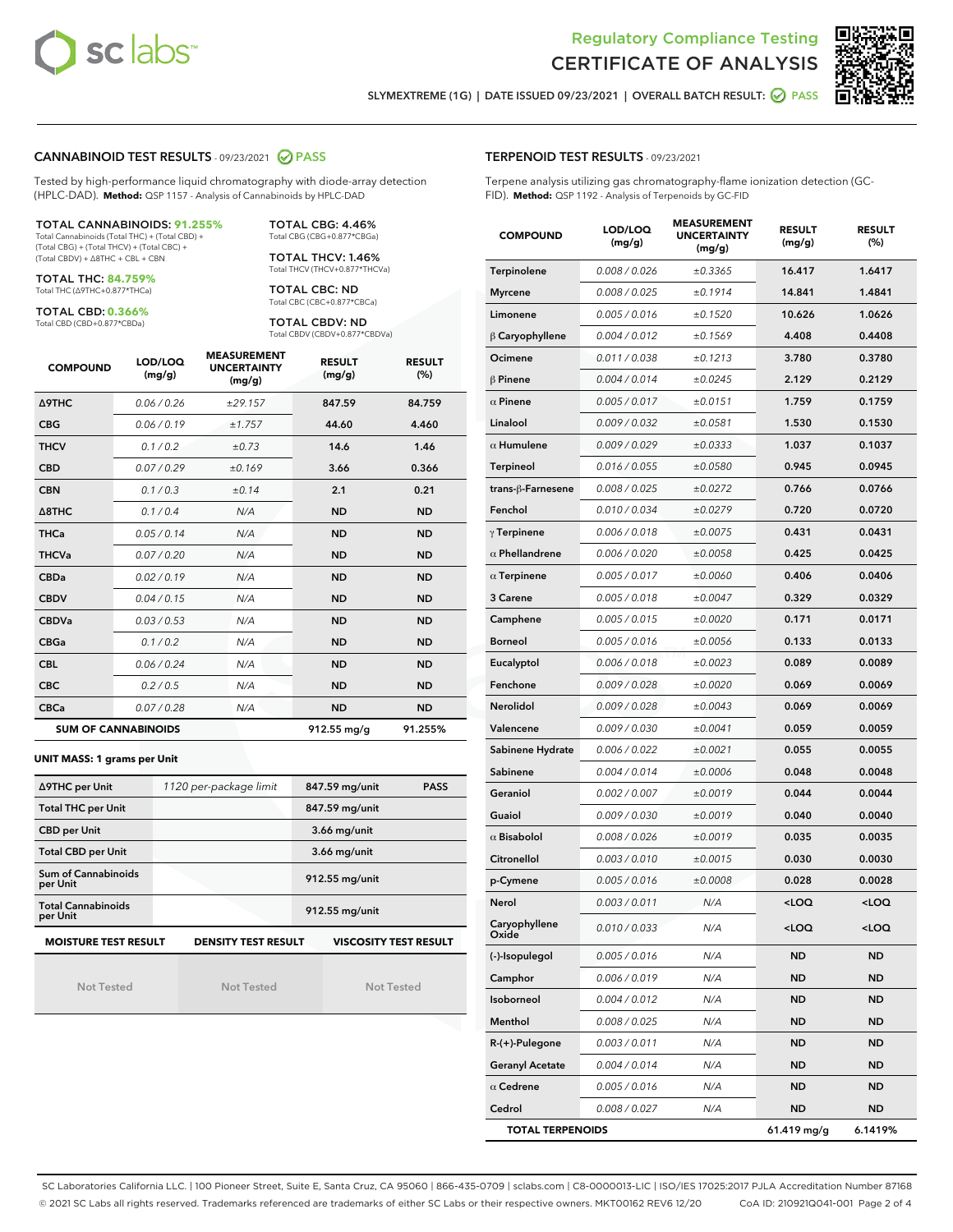



SLYMEXTREME (1G) | DATE ISSUED 09/23/2021 | OVERALL BATCH RESULT: 2 PASS

## CATEGORY 1 PESTICIDE TEST RESULTS - 09/23/2021 2 PASS

Pesticide and plant growth regulator analysis utilizing high-performance liquid chromatography-mass spectrometry (HPLC-MS) or gas chromatography-mass spectrometry (GC-MS). \*GC-MS utilized where indicated. **Method:** QSP 1212 - Analysis of Pesticides and Mycotoxins by LC-MS or QSP 1213 - Analysis of Pesticides by GC-MS

| <b>COMPOUND</b>             | LOD/LOQ<br>$(\mu g/g)$ | <b>ACTION</b><br><b>LIMIT</b><br>$(\mu g/g)$ | <b>MEASUREMENT</b><br><b>UNCERTAINTY</b><br>$(\mu g/g)$ | <b>RESULT</b><br>$(\mu g/g)$ | <b>RESULT</b> |
|-----------------------------|------------------------|----------------------------------------------|---------------------------------------------------------|------------------------------|---------------|
| Aldicarb                    | 0.03/0.08              | $>$ LOD                                      | N/A                                                     | <b>ND</b>                    | <b>PASS</b>   |
| Carbofuran                  | 0.02 / 0.05            | $\ge$ LOD                                    | N/A                                                     | <b>ND</b>                    | <b>PASS</b>   |
| Chlordane*                  | 0.03/0.08              | $>$ LOD                                      | N/A                                                     | <b>ND</b>                    | <b>PASS</b>   |
| Chlorfenapyr*               | 0.03/0.10              | $\ge$ LOD                                    | N/A                                                     | <b>ND</b>                    | <b>PASS</b>   |
| Chlorpyrifos                | 0.02 / 0.06            | $\ge$ LOD                                    | N/A                                                     | <b>ND</b>                    | <b>PASS</b>   |
| Coumaphos                   | 0.02 / 0.07            | $\ge$ LOD                                    | N/A                                                     | <b>ND</b>                    | <b>PASS</b>   |
| Daminozide                  | 0.02 / 0.07            | $\ge$ LOD                                    | N/A                                                     | <b>ND</b>                    | <b>PASS</b>   |
| <b>DDVP</b><br>(Dichlorvos) | 0.03/0.09              | $\ge$ LOD                                    | N/A                                                     | <b>ND</b>                    | <b>PASS</b>   |
| <b>Dimethoate</b>           | 0.03 / 0.08            | $\ge$ LOD                                    | N/A                                                     | <b>ND</b>                    | <b>PASS</b>   |
| Ethoprop(hos)               | 0.03/0.10              | $\ge$ LOD                                    | N/A                                                     | <b>ND</b>                    | <b>PASS</b>   |
| Etofenprox                  | 0.02 / 0.06            | $\ge$ LOD                                    | N/A                                                     | <b>ND</b>                    | <b>PASS</b>   |
| Fenoxycarb                  | 0.03 / 0.08            | $\ge$ LOD                                    | N/A                                                     | <b>ND</b>                    | <b>PASS</b>   |
| Fipronil                    | 0.03/0.08              | $>$ LOD                                      | N/A                                                     | <b>ND</b>                    | <b>PASS</b>   |
| Imazalil                    | 0.02 / 0.06            | $\ge$ LOD                                    | N/A                                                     | <b>ND</b>                    | <b>PASS</b>   |
| <b>Methiocarb</b>           | 0.02 / 0.07            | $\ge$ LOD                                    | N/A                                                     | <b>ND</b>                    | <b>PASS</b>   |
| Methyl<br>parathion         | 0.03/0.10              | $\ge$ LOD                                    | N/A                                                     | <b>ND</b>                    | <b>PASS</b>   |
| <b>Mevinphos</b>            | 0.03/0.09              | $\ge$ LOD                                    | N/A                                                     | <b>ND</b>                    | <b>PASS</b>   |
| Paclobutrazol               | 0.02 / 0.05            | $>$ LOD                                      | N/A                                                     | <b>ND</b>                    | <b>PASS</b>   |
| Propoxur                    | 0.03/0.09              | $\ge$ LOD                                    | N/A                                                     | <b>ND</b>                    | <b>PASS</b>   |
| Spiroxamine                 | 0.03 / 0.08            | $\ge$ LOD                                    | N/A                                                     | <b>ND</b>                    | <b>PASS</b>   |
| Thiacloprid                 | 0.03/0.10              | $\ge$ LOD                                    | N/A                                                     | <b>ND</b>                    | <b>PASS</b>   |

#### CATEGORY 2 PESTICIDE TEST RESULTS - 09/23/2021 @ PASS

| <b>COMPOUND</b>          | LOD/LOQ<br>$(\mu g/g)$ | <b>ACTION</b><br><b>LIMIT</b><br>$(\mu g/g)$ | <b>MEASUREMENT</b><br><b>UNCERTAINTY</b><br>$(\mu g/g)$ | <b>RESULT</b><br>$(\mu g/g)$ | <b>RESULT</b> |
|--------------------------|------------------------|----------------------------------------------|---------------------------------------------------------|------------------------------|---------------|
| Abamectin                | 0.03/0.10              | 0.1                                          | N/A                                                     | <b>ND</b>                    | <b>PASS</b>   |
| Acephate                 | 0.02/0.07              | 0.1                                          | N/A                                                     | <b>ND</b>                    | <b>PASS</b>   |
| Acequinocyl              | 0.02/0.07              | 0.1                                          | N/A                                                     | <b>ND</b>                    | <b>PASS</b>   |
| Acetamiprid              | 0.02/0.05              | 0.1                                          | N/A                                                     | <b>ND</b>                    | <b>PASS</b>   |
| Azoxystrobin             | 0.02/0.07              | 0.1                                          | N/A                                                     | <b>ND</b>                    | <b>PASS</b>   |
| <b>Bifenazate</b>        | 0.01/0.04              | 0.1                                          | N/A                                                     | <b>ND</b>                    | <b>PASS</b>   |
| <b>Bifenthrin</b>        | 0.02 / 0.05            | 3                                            | N/A                                                     | <b>ND</b>                    | <b>PASS</b>   |
| <b>Boscalid</b>          | 0.03/0.09              | 0.1                                          | N/A                                                     | <b>ND</b>                    | <b>PASS</b>   |
| Captan                   | 0.19/0.57              | 0.7                                          | N/A                                                     | <b>ND</b>                    | <b>PASS</b>   |
| Carbaryl                 | 0.02/0.06              | 0.5                                          | N/A                                                     | <b>ND</b>                    | <b>PASS</b>   |
| Chlorantranilip-<br>role | 0.04/0.12              | 10                                           | N/A                                                     | <b>ND</b>                    | <b>PASS</b>   |
| Clofentezine             | 0.03/0.09              | 0.1                                          | N/A                                                     | <b>ND</b>                    | <b>PASS</b>   |

| <b>CATEGORY 2 PESTICIDE TEST RESULTS</b> - 09/23/2021 continued |  |
|-----------------------------------------------------------------|--|
|                                                                 |  |

| <b>COMPOUND</b>               | LOD/LOQ<br>(µg/g) | <b>ACTION</b><br><b>LIMIT</b><br>(µg/g) | <b>MEASUREMENT</b><br><b>UNCERTAINTY</b><br>$(\mu g/g)$ | <b>RESULT</b><br>(µg/g) | <b>RESULT</b> |
|-------------------------------|-------------------|-----------------------------------------|---------------------------------------------------------|-------------------------|---------------|
| Cyfluthrin                    | 0.12 / 0.38       | $\overline{c}$                          | N/A                                                     | <b>ND</b>               | <b>PASS</b>   |
| Cypermethrin                  | 0.11 / 0.32       | $\mathcal{I}$                           | N/A                                                     | <b>ND</b>               | <b>PASS</b>   |
| <b>Diazinon</b>               | 0.02 / 0.05       | 0.1                                     | N/A                                                     | <b>ND</b>               | <b>PASS</b>   |
| Dimethomorph                  | 0.03 / 0.09       | 2                                       | N/A                                                     | <b>ND</b>               | <b>PASS</b>   |
| Etoxazole                     | 0.02 / 0.06       | 0.1                                     | N/A                                                     | <b>ND</b>               | <b>PASS</b>   |
| Fenhexamid                    | 0.03 / 0.09       | 0.1                                     | N/A                                                     | <b>ND</b>               | <b>PASS</b>   |
| Fenpyroximate                 | 0.02 / 0.06       | 0.1                                     | N/A                                                     | <b>ND</b>               | <b>PASS</b>   |
| Flonicamid                    | 0.03 / 0.10       | 0.1                                     | N/A                                                     | <b>ND</b>               | <b>PASS</b>   |
| Fludioxonil                   | 0.03/0.10         | 0.1                                     | N/A                                                     | <b>ND</b>               | <b>PASS</b>   |
| Hexythiazox                   | 0.02 / 0.07       | 0.1                                     | N/A                                                     | <b>ND</b>               | <b>PASS</b>   |
| Imidacloprid                  | 0.04 / 0.11       | 5                                       | N/A                                                     | <b>ND</b>               | <b>PASS</b>   |
| Kresoxim-methyl               | 0.02 / 0.07       | 0.1                                     | N/A                                                     | <b>ND</b>               | <b>PASS</b>   |
| <b>Malathion</b>              | 0.03 / 0.09       | 0.5                                     | N/A                                                     | <b>ND</b>               | <b>PASS</b>   |
| Metalaxyl                     | 0.02 / 0.07       | $\overline{c}$                          | N/A                                                     | <b>ND</b>               | <b>PASS</b>   |
| Methomyl                      | 0.03 / 0.10       | 1                                       | N/A                                                     | <b>ND</b>               | <b>PASS</b>   |
| Myclobutanil                  | 0.03 / 0.09       | 0.1                                     | N/A                                                     | <b>ND</b>               | <b>PASS</b>   |
| Naled                         | 0.02 / 0.07       | 0.1                                     | N/A                                                     | <b>ND</b>               | <b>PASS</b>   |
| Oxamyl                        | 0.04 / 0.11       | 0.5                                     | N/A                                                     | <b>ND</b>               | <b>PASS</b>   |
| Pentachloronitro-<br>benzene* | 0.03 / 0.09       | 0.1                                     | N/A                                                     | <b>ND</b>               | <b>PASS</b>   |
| Permethrin                    | 0.04 / 0.12       | 0.5                                     | N/A                                                     | <b>ND</b>               | <b>PASS</b>   |
| Phosmet                       | 0.03 / 0.10       | 0.1                                     | N/A                                                     | <b>ND</b>               | <b>PASS</b>   |
| Piperonylbu-<br>toxide        | 0.02 / 0.07       | 3                                       | N/A                                                     | <b>ND</b>               | <b>PASS</b>   |
| Prallethrin                   | 0.03 / 0.08       | 0.1                                     | N/A                                                     | <b>ND</b>               | <b>PASS</b>   |
| Propiconazole                 | 0.02 / 0.07       | 0.1                                     | N/A                                                     | <b>ND</b>               | <b>PASS</b>   |
| Pyrethrins                    | 0.04 / 0.12       | 0.5                                     | N/A                                                     | <b>ND</b>               | <b>PASS</b>   |
| Pyridaben                     | 0.02 / 0.07       | 0.1                                     | N/A                                                     | <b>ND</b>               | <b>PASS</b>   |
| Spinetoram                    | 0.02 / 0.07       | 0.1                                     | N/A                                                     | <b>ND</b>               | <b>PASS</b>   |
| Spinosad                      | 0.02 / 0.07       | 0.1                                     | N/A                                                     | <b>ND</b>               | <b>PASS</b>   |
| Spiromesifen                  | 0.02 / 0.05       | 0.1                                     | N/A                                                     | <b>ND</b>               | <b>PASS</b>   |
| Spirotetramat                 | 0.02 / 0.06       | 0.1                                     | N/A                                                     | <b>ND</b>               | <b>PASS</b>   |
| Tebuconazole                  | 0.02 / 0.07       | 0.1                                     | N/A                                                     | <b>ND</b>               | <b>PASS</b>   |
| Thiamethoxam                  | 0.03 / 0.10       | 5                                       | N/A                                                     | <b>ND</b>               | <b>PASS</b>   |
| Trifloxystrobin               | 0.03 / 0.08       | 0.1                                     | N/A                                                     | <b>ND</b>               | <b>PASS</b>   |

SC Laboratories California LLC. | 100 Pioneer Street, Suite E, Santa Cruz, CA 95060 | 866-435-0709 | sclabs.com | C8-0000013-LIC | ISO/IES 17025:2017 PJLA Accreditation Number 87168 © 2021 SC Labs all rights reserved. Trademarks referenced are trademarks of either SC Labs or their respective owners. MKT00162 REV6 12/20 CoA ID: 210921Q041-001 Page 3 of 4